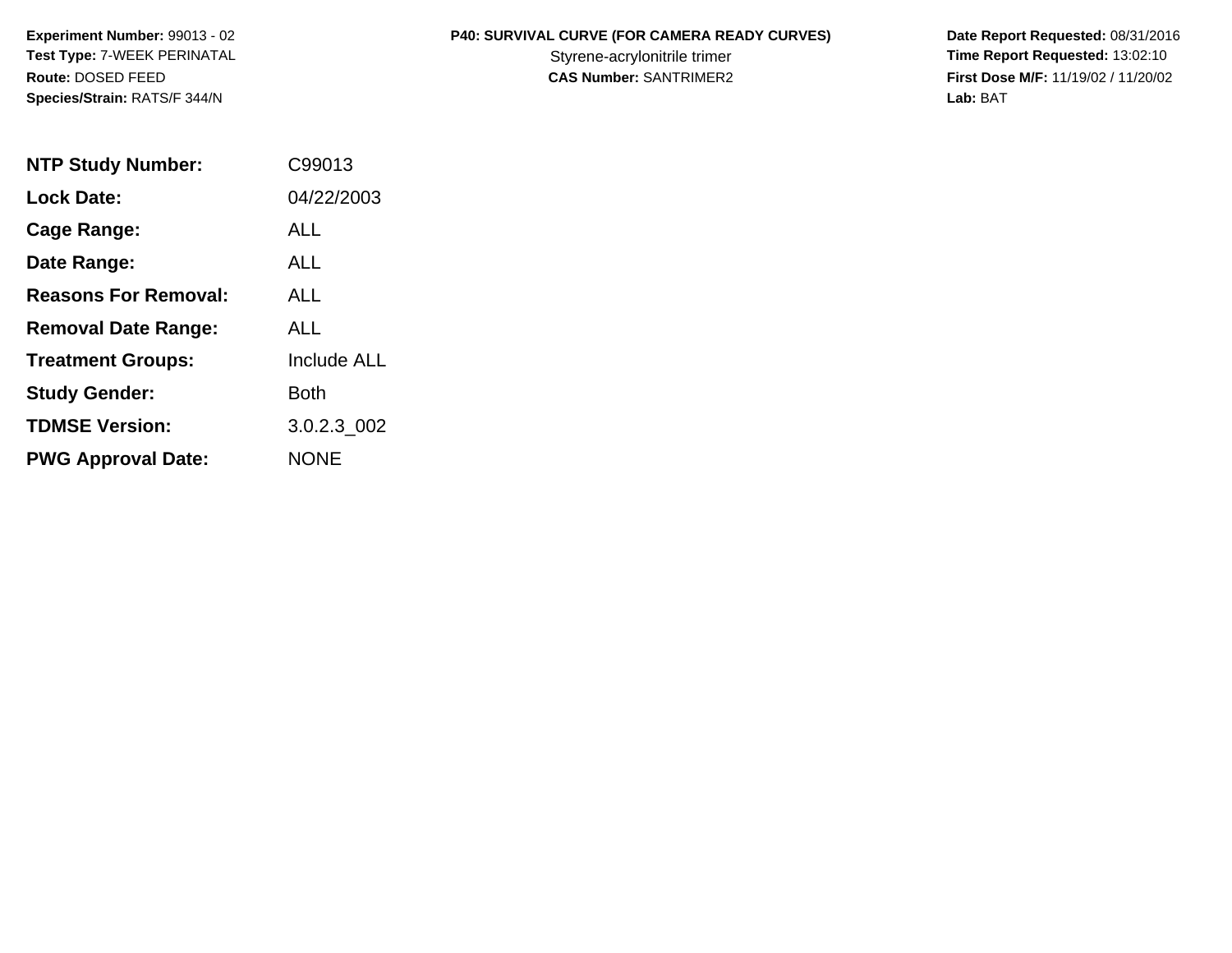**Species/Strain:** RATS/F 344/N **Lab:** BAT

## **Experiment Number:** 99013 - 02 **P40: SURVIVAL CURVE (FOR CAMERA READY CURVES) Date Report Requested:** 08/31/2016

Test Type: 7-WEEK PERINATAL **Styrene-acrylonitrile trimer** Styrene-acrylonitrile trimer **Time Report Requested:** 13:02:10 **Route:** DOSED FEED **CAS Number:** SANTRIMER2 **First Dose M/F:** 11/19/02 / 11/20/02